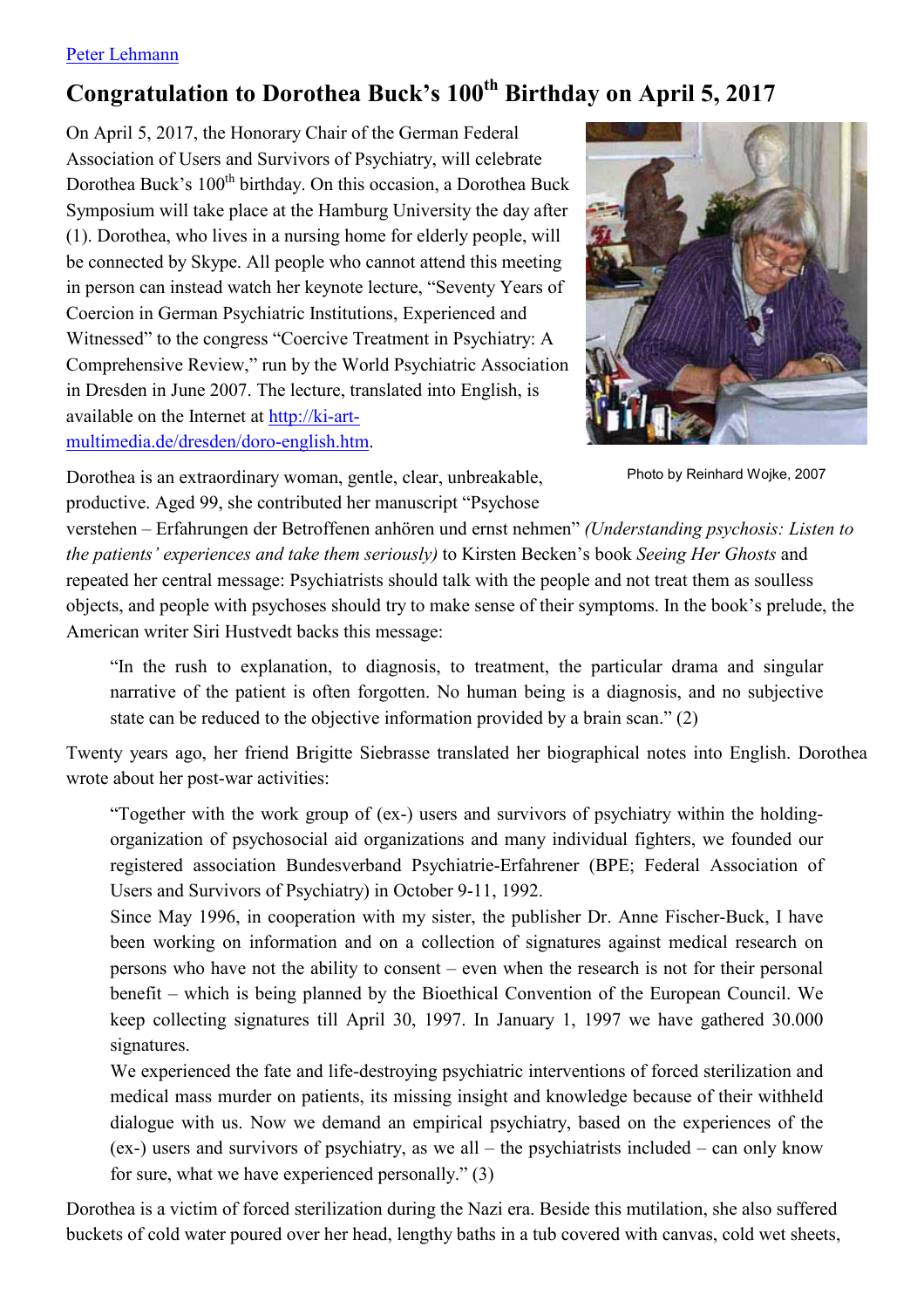cardiazol-, insulin- and electroshock, injections of paraldehyde, and she witnessed the effects of neuroleptics in her fellow patients. In her article "Seventy Years of Coercion in Psychiatric Institutions, Experienced and Witnessed" she looked back on the most modern psychiatric treatment and wrote:

"During my last psychotic episode in 1959, I experienced for the first time, along with all of the others on the ward, an immediate injection of high dosages of anti-psychotic drugs. I considered this to be a total dictatorship which prevented us from thinking and feeling and also caused extreme physical weakness; it was deeply repulsive." (4)

After the liberation from the Nazi dictatorship, Dorothea Buck worked as independent artist (sculptor) and taught art and handicraft at the Technical College for Social Pedagogy in Hamburg from 1969 to 1982. Since 1970, she was active in the self-help movement. In 1992, she was not only one of different co-founders of the German BPE, but the key actor. Now she is BPE's Honorary Chair. In 1997, she was awarded with the Bundesverdienstkreuz erster Klasse (decoration of the Federal Republic of Germany for service to the community), and on February 19, 2008, awarded with the Großes Verdienstkreuz des Verdienstordens der Bundesrepublik Deutschland, the greatest decoration of the Federal Republic of Germany for service to the community. You can find all these dates on her website www.dorothea-buck.de/ which also is available in English.



Photo by Ursula Müller, 2007

I shared some years with her as board-member of BPE. Meanwhile, when we both left the board, I am her webmaster. On April 5, 2017,

I have the honor to be one of the lectures in the symposium on the occasion of her 100<sup>th</sup> birthday. Together with psychiatrist Martin Zinkler, a strong opponent of forced treatment, I will speak about a psychiatric system without force, where the life, health and dignity of the patient are protected. I shared some years with her as board-member of BPE. Meanwhile, when we both left the board, I am her webmaster. On April 5, 2017, I have the honor to be one of the lectures in the symposium on the occasion of her 100<sup>th</sup> birthday. Together with psychiatrist Martin Zinkler, a strong opponent of forced treatment, I will speak about a psychiatric system without force, where the life, health and dignity of the patient are protected.

As Dorothea and myself wrote a lot about psychiatry during fascism and the time before. I will use the possibility to refer to a German psychiatrist that neither Dorothea nor myself like: Emil Kraepelin (1856-1926). In 1916, Kraepelin lamented:

"The lunatic is dangerous and will stay dangerous until his death which unfortunately rarely occurs rapidly!"  $(5)$ 

Two years later, he prognosticated:

"An unrestricted ruler, who – guided by our present knowledge – could ruthlessly interfere with the habits of man, would in the course of a few decades be able to achieve a corresponding decrease in insanity." $(6)$ 

Meanwhile, we know, that, in Europe, the life expectancy of psychiatric patients is reduced by, on average, 23 years; in the USA (where the rate of junk food consume seems higher) by about 30 years. In 2006, Joe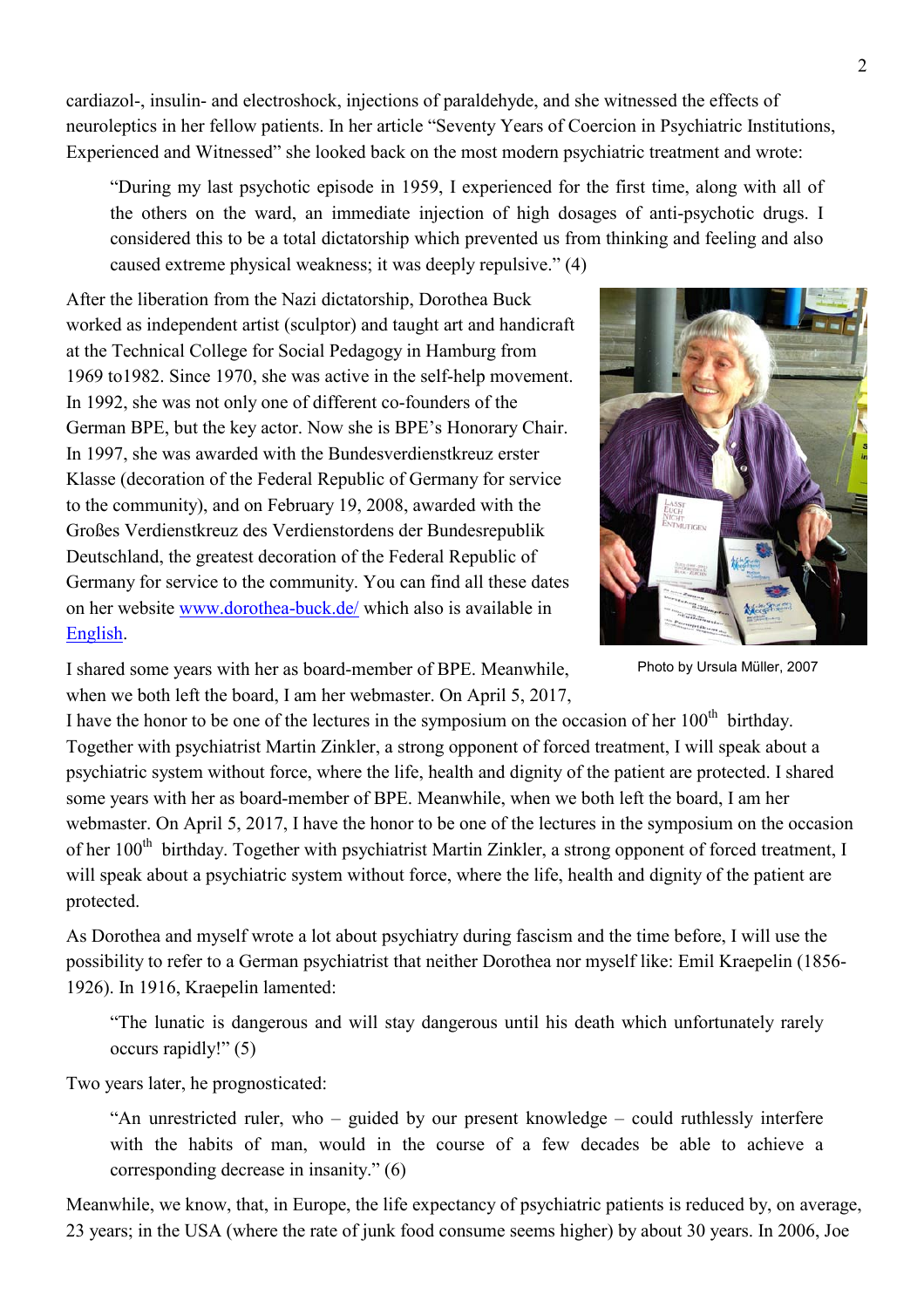Parks, Chair of the Medical Directors Council of the American National Association of State Mental Health Program Directors, warned:

"It has been known for several years that persons with serious mental illness die younger than the general population. However, recent evidence reveals that the rate of serious morbidity (illness) and mortality (death) in this population has accelerated. In fact, persons with serious mental illness (SMI) are now dying 25 years earlier than the general population."  $(7)$ 

Parks' statement was confirmed by many researchers; even the drug firm Janssen Pharmaceuticals stated:

"Research has shown that the life expectancy for people living with a serious mental health condition is, on average, 25 years shorter than the general population."  $(8)$ 

It is no surprise that mainstream psychiatrists and drug companies do not consider the potentially toxic effects of their drugs as the cause of this disaster, but suggest instead that it is the unhealthy living conditions of the patients, especially their bad health. If they were right, would it be not an even bigger crime to administer drugs with potentially toxic drugs to such a vulnerable group?

Knowing the mentioned wishful thinking of Kraepelin, it is no surprise that the catastrophe of increased mortality in psychiatric patients is accepted by mainstream psychiatry as matter of course, without a second thought. Still today, they honor him. Eugen Kahn, for example, a fellow worker of Kraepelin, published his appreciation for Kraepelin in the American Journal of Psychiatry. On the occasion of his 100<sup>th</sup> birthday, Kahn wrote:

"Emil Kraepelin died 30 years ago. The influence of his work in psychiatry continues; it may be greater than we are aware of, particularly in view of the recent efforts biologically and physiologically to get closer to the solution of many of our problems." (9)

Some years later, in the context of his experience as a dispenser of neuroleptics, the Harvard psychiatrist Gerald L. Klerman gave credit to Kraepelin's trailblazing work regarding modern psychiatry:

"American, British and Canadian psychiatry today is in the midst of a Kraepelinian revival, that is becoming the dominant force among research and academic leaders." (10)

If you think that, in light of after more facts about the psychiatric crimes during 1933 and 1945 caused the enthusiasm for Kraepelin to decline, I have to disappoint you. On the website of the psychiatric Ludwig-Maximilian-University (LMU) in Munich, whose medical director is Peter Falkai, 2010-2012 president of the German Psychiatric Association and currently member of the Scientific and of the Organizing Committee of the World Conference of the World Psychiatric Association in Berlin in October 2017, you can read:

"The Psychiatric Clinic of LMU was set up in 1904 by Emil Kraepelin in the heart of the city of Munich. Many famous psychiatric researchers have here made decisive progress." (11)

"Emil Kraepelin was the first medical director of the LMU Psychiatric Clinic. At the beginning of the twentieth century, he gained worldwide recognition in the psychiatric field." (12)

The result of Kraepelin's prophecy is well-known worldwide. Hundreds of thousands of psychiatric patients, disabled people and otherwise unproductive "ballast existences" were sterilized or killed by psychiatrists and their supporters, as soon as the requested ruler (Adolf Hitler) gave them the possibility to act unrestricted.

Mainstream psychiatrists celebrated the 100<sup>th</sup> birthday of their hero Kraepelin. Let us celebrate the 100<sup>th</sup> birthday of our Dorothea Buck, remember the many victims of psychiatric treatment and stay together – in